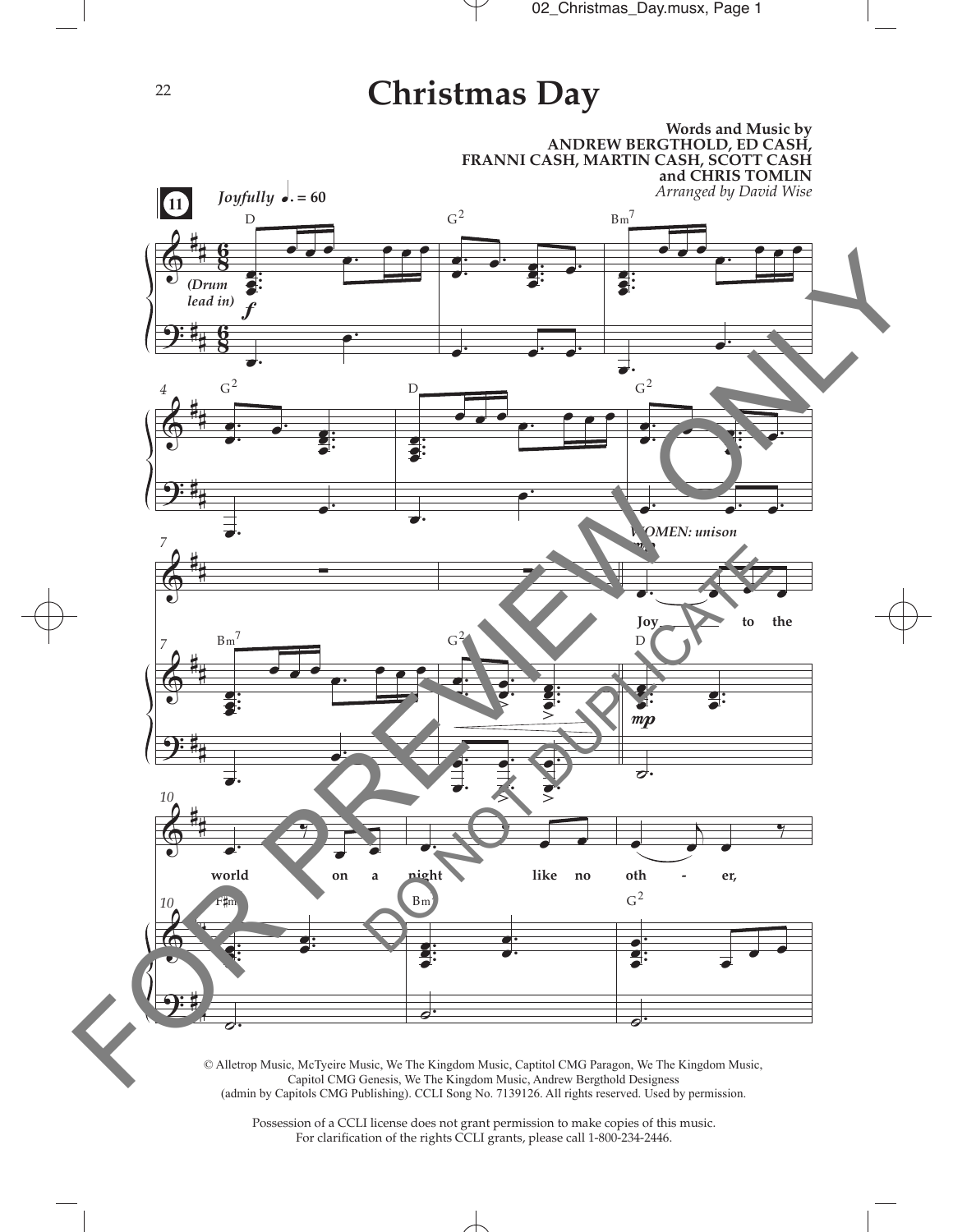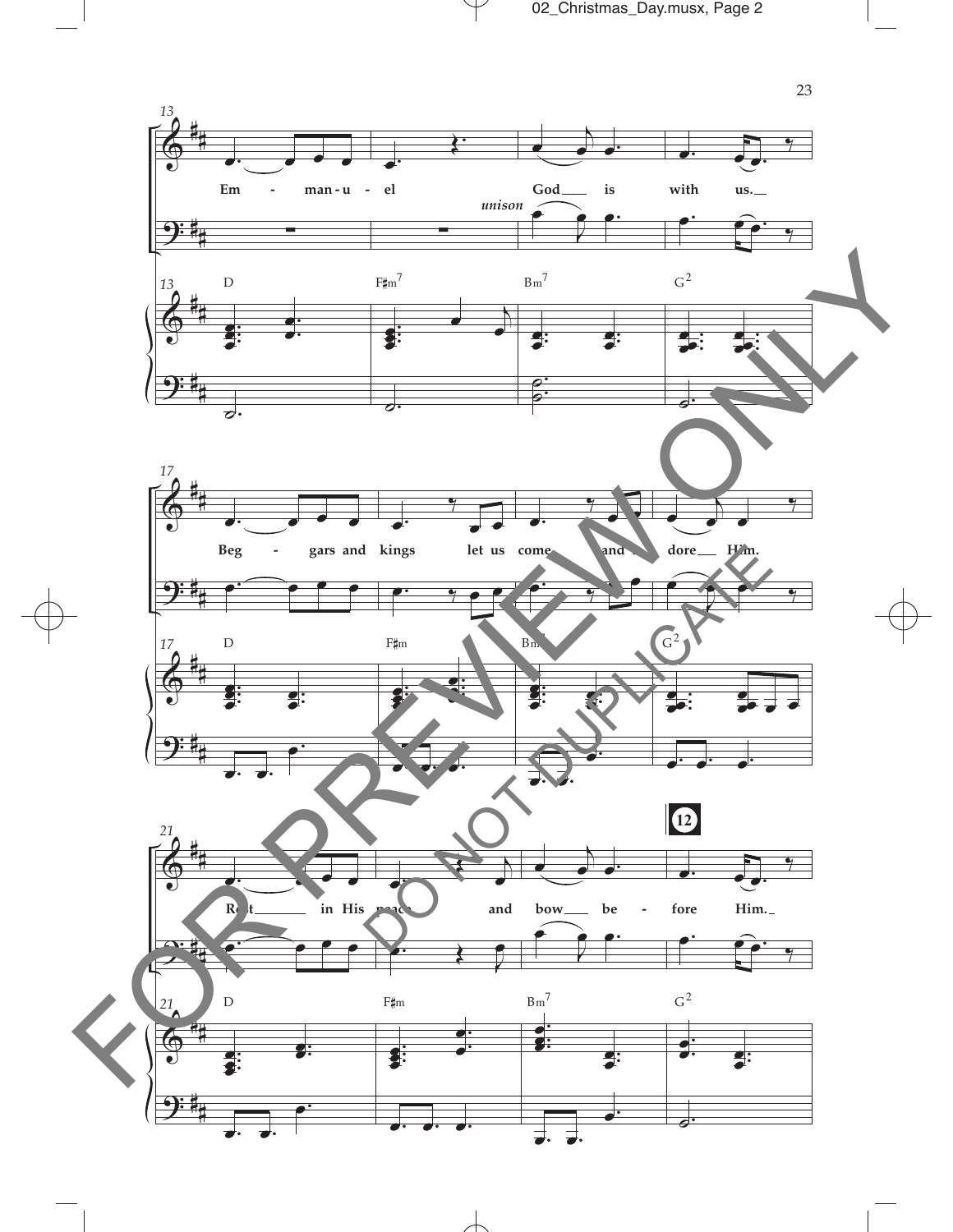

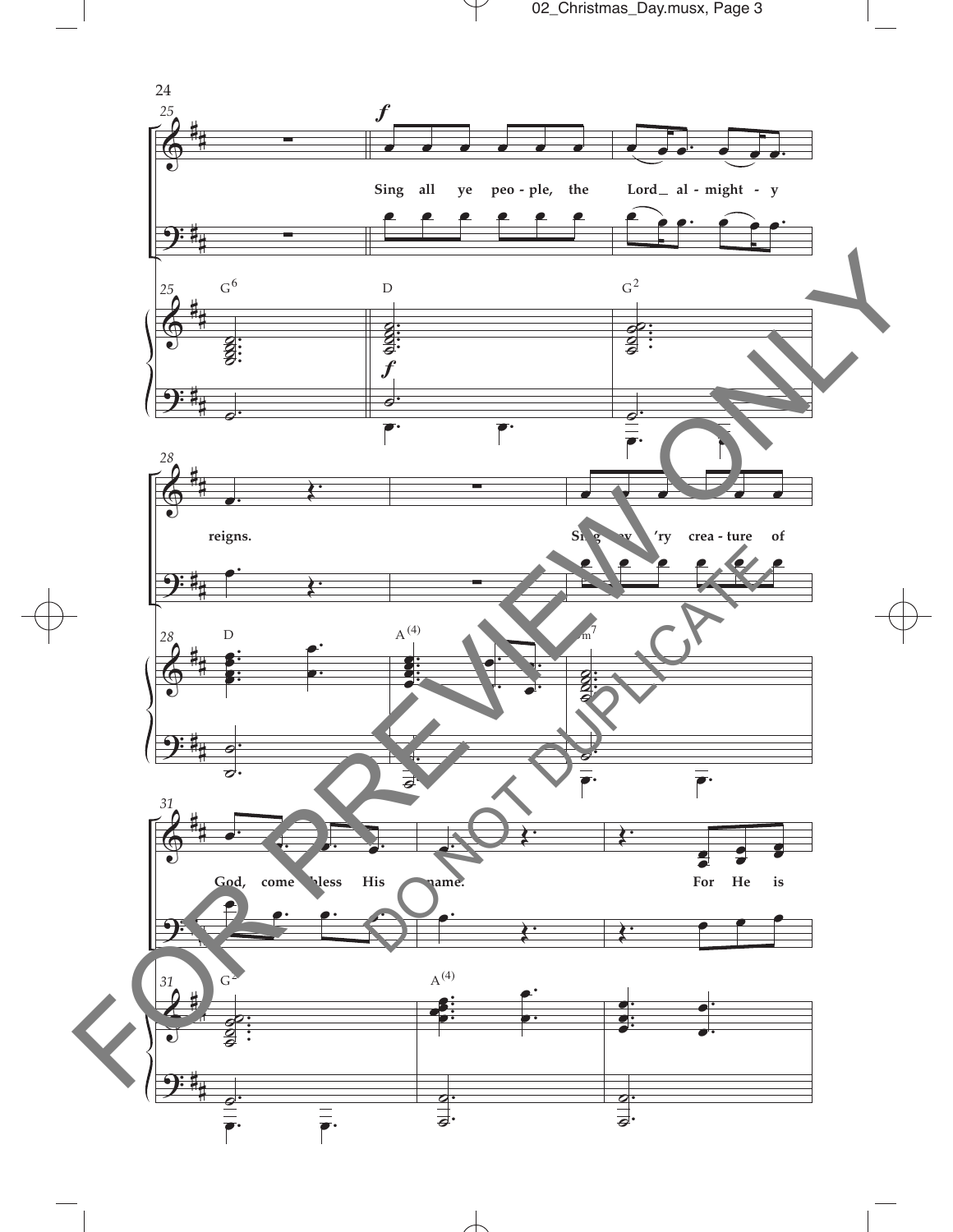

 $\mathcal V$ 

 $\overline{\mathcal{A}}$ 

 $\Box$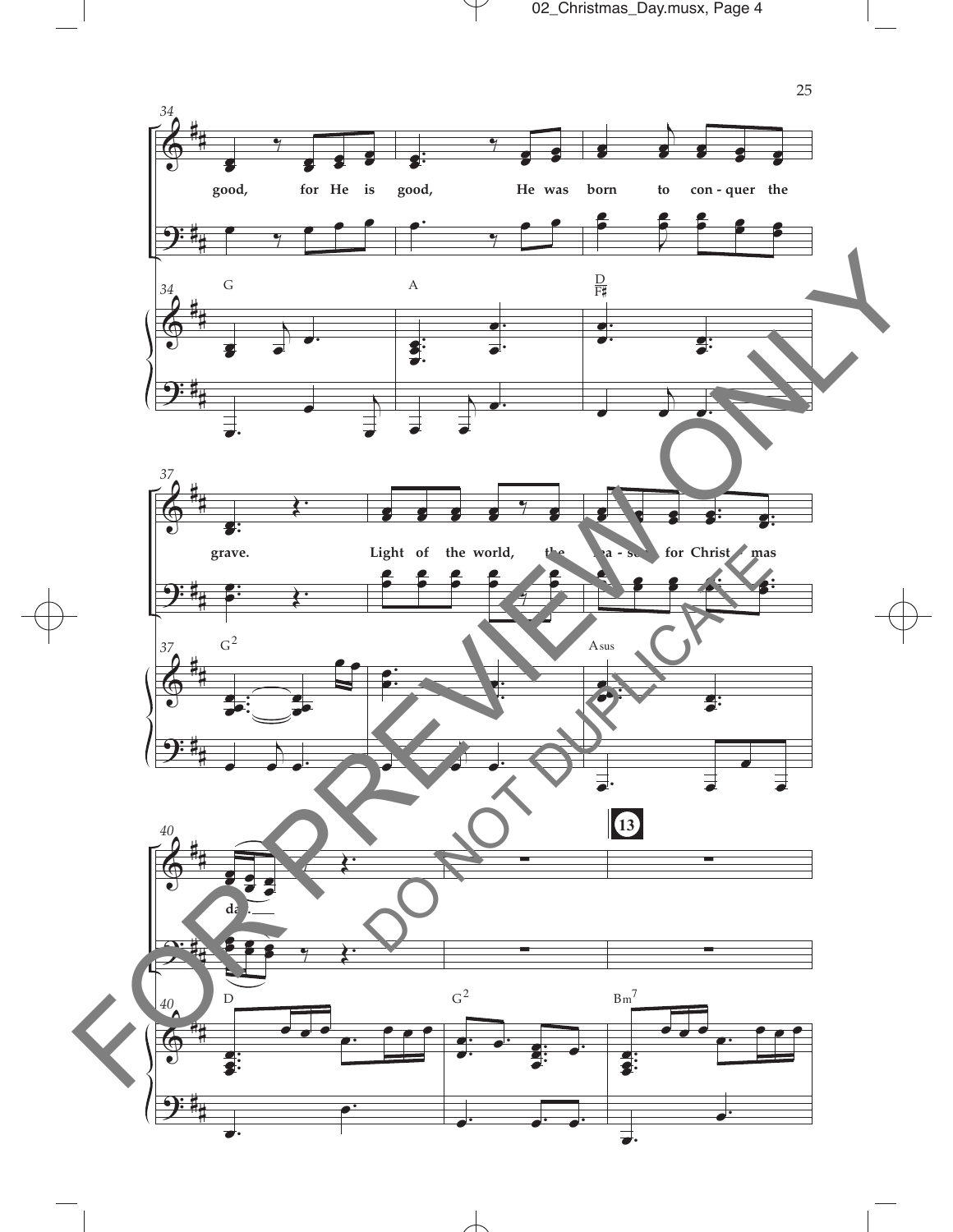



 $\overline{\mathcal{A}}$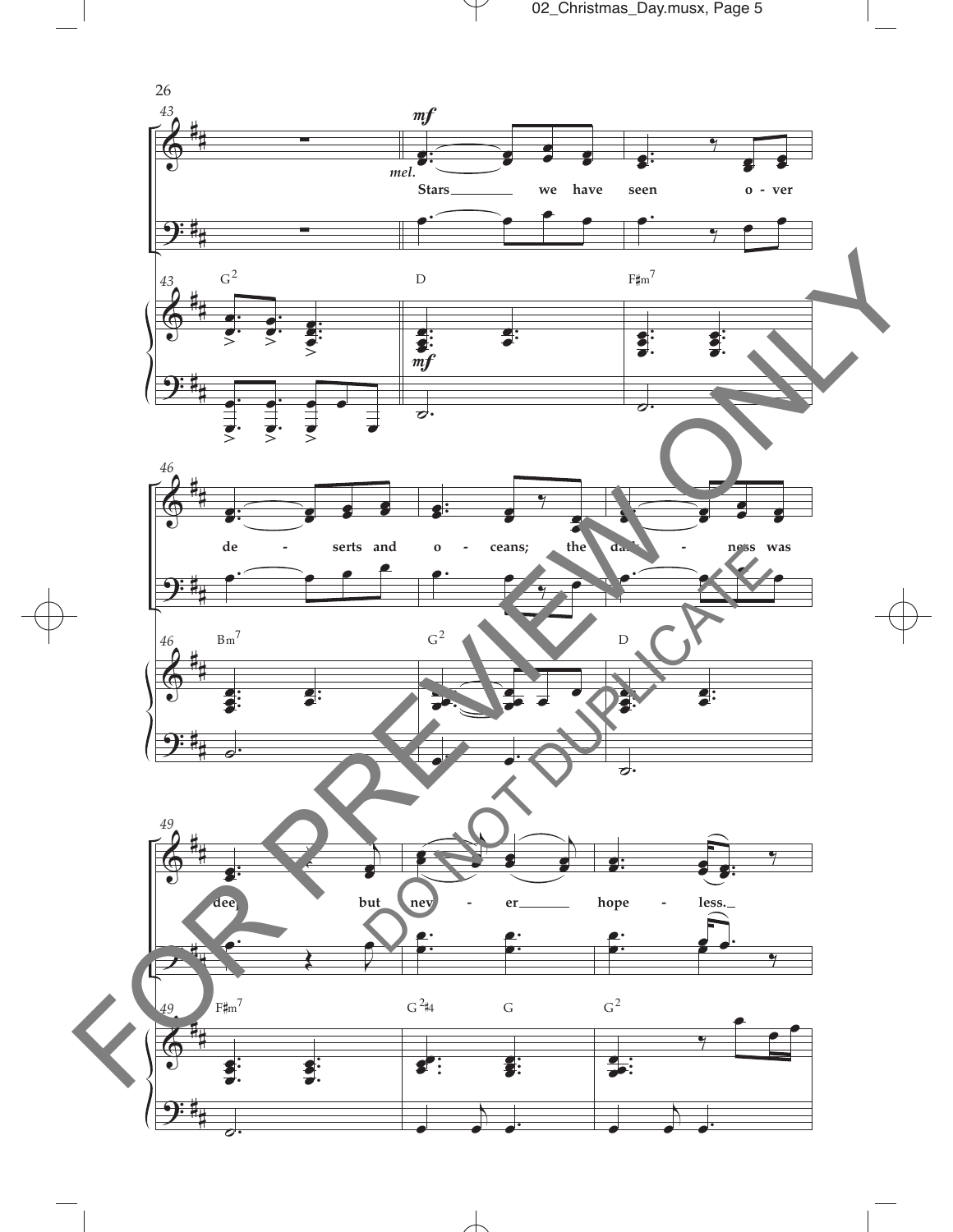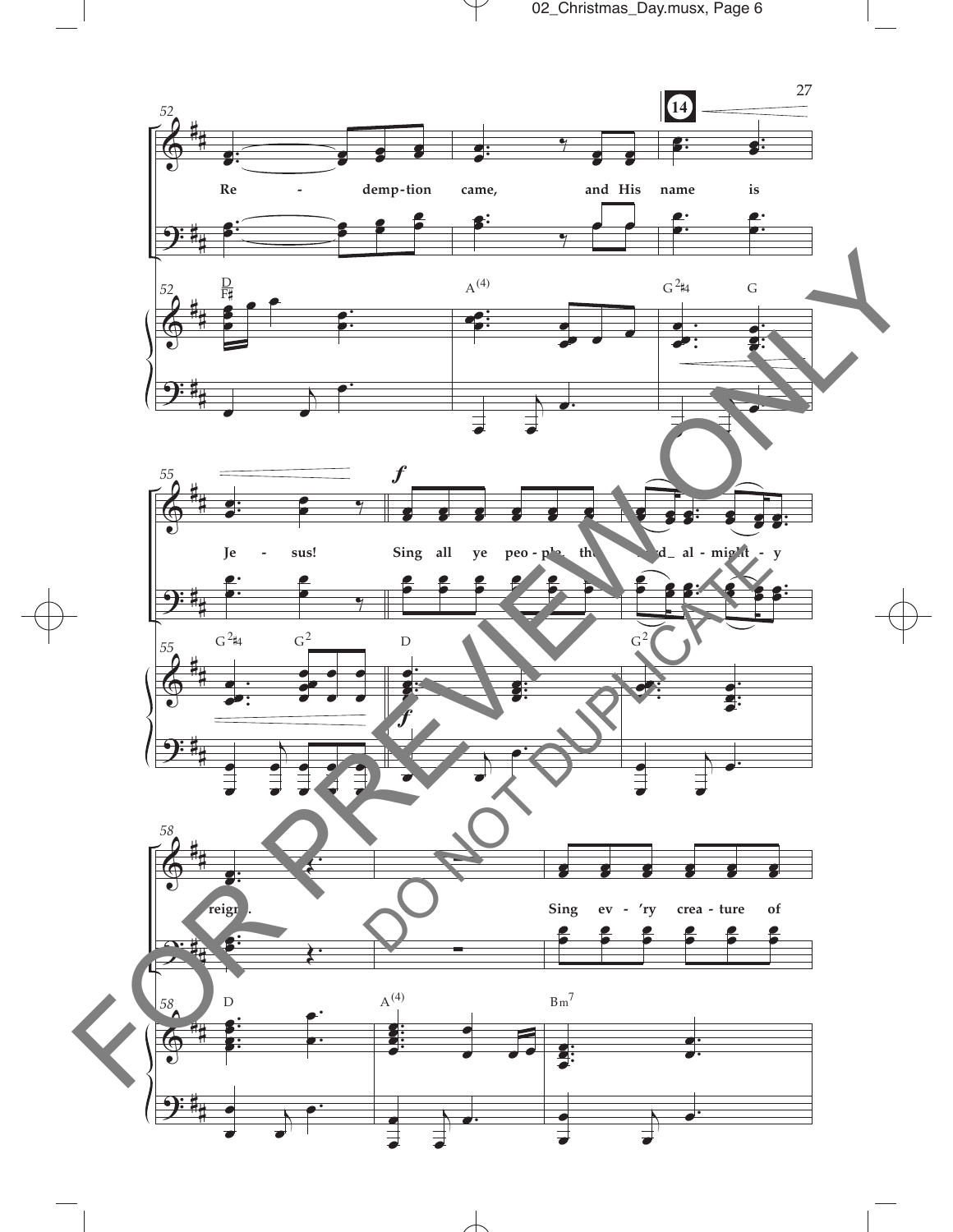



 $\mathcal Y$ 

 $\overline{\phantom{a}}$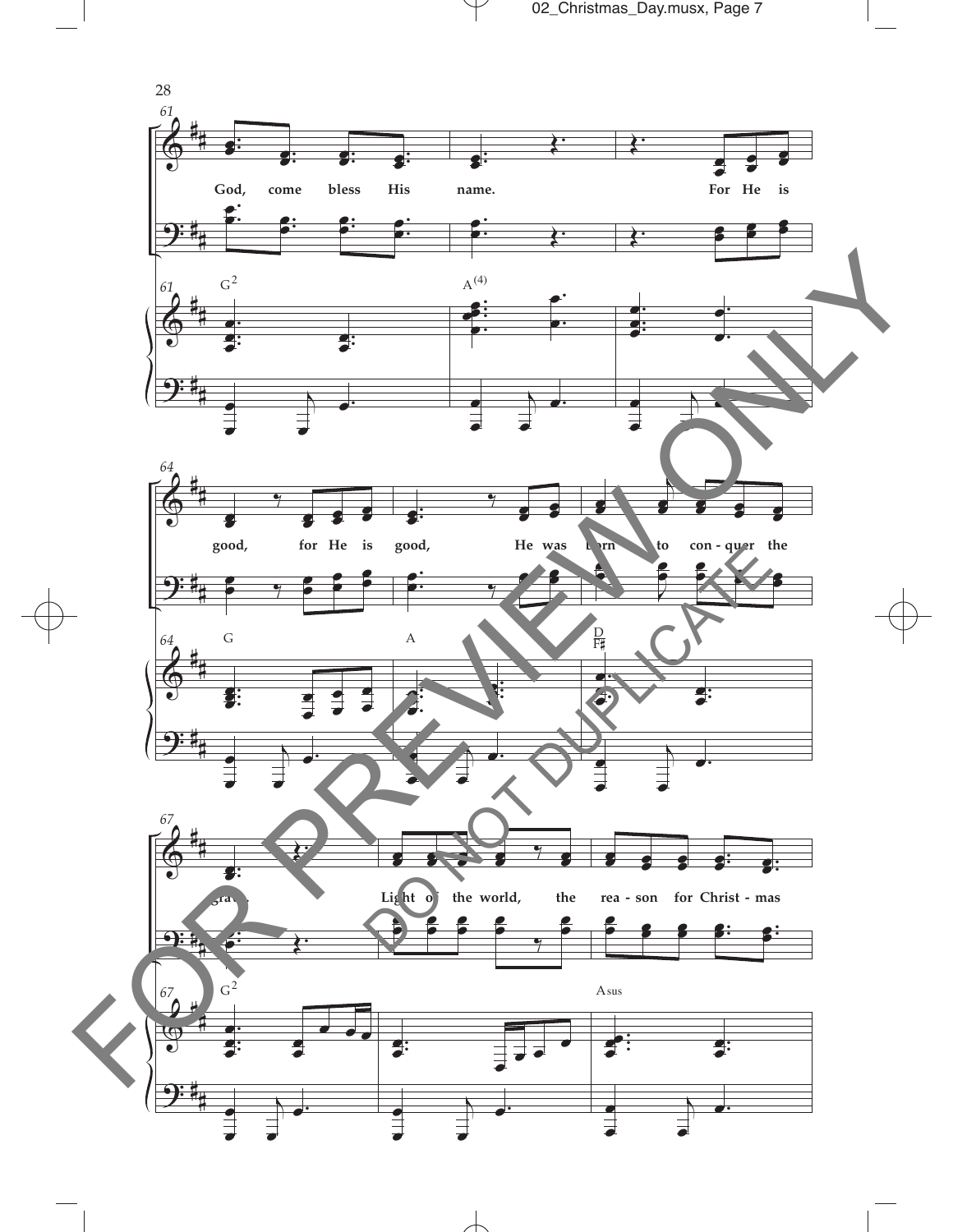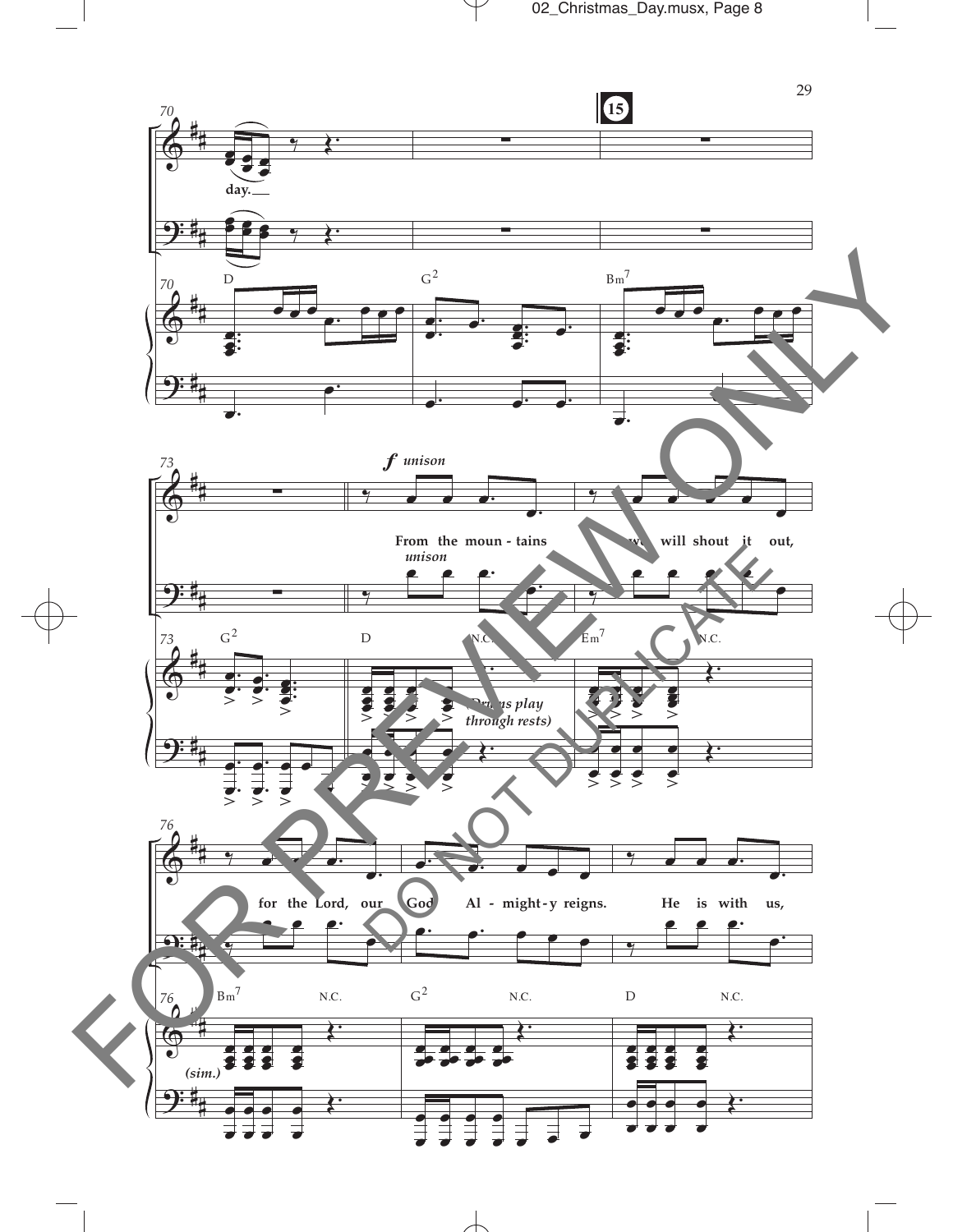

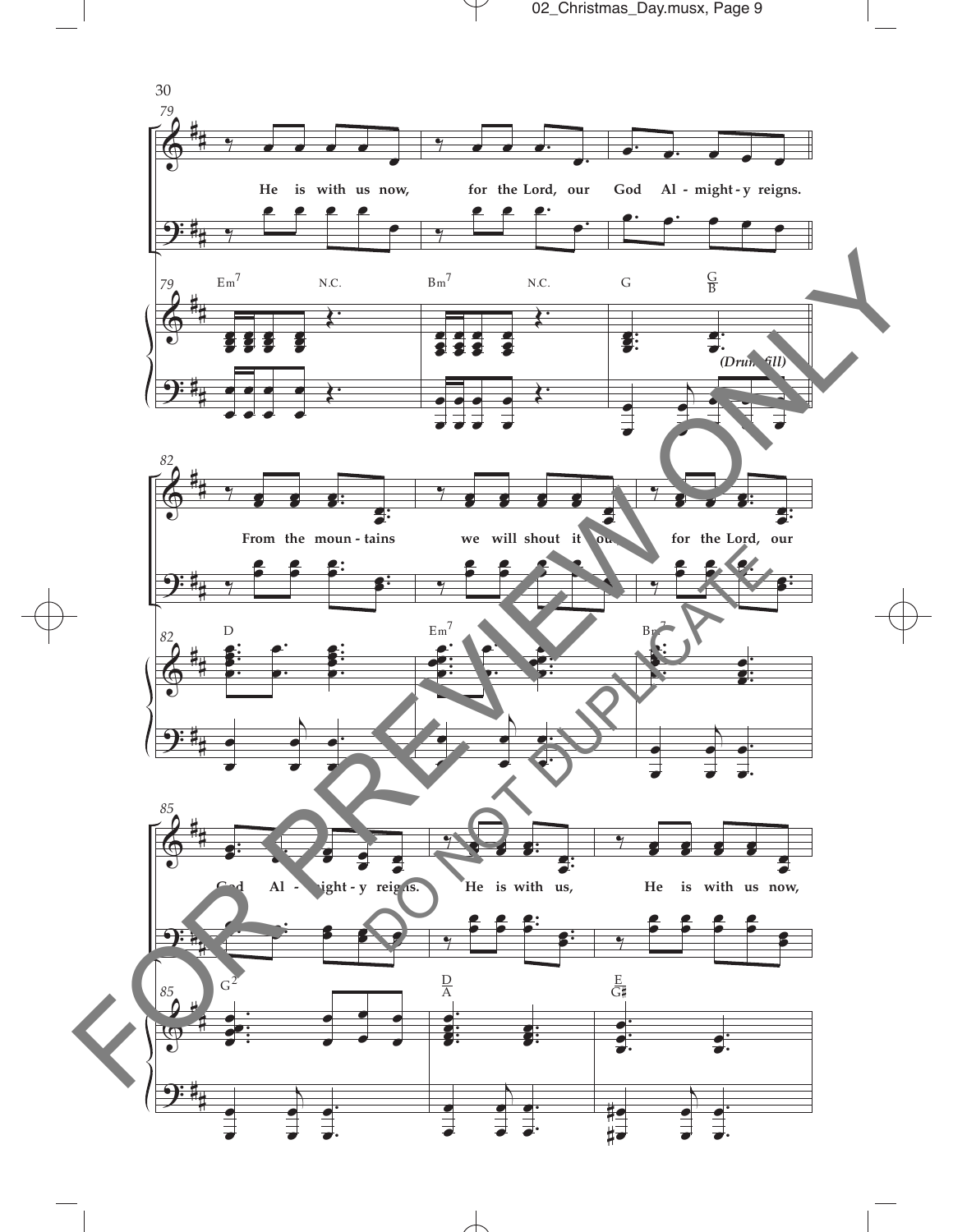

 $\overline{\phantom{a}}$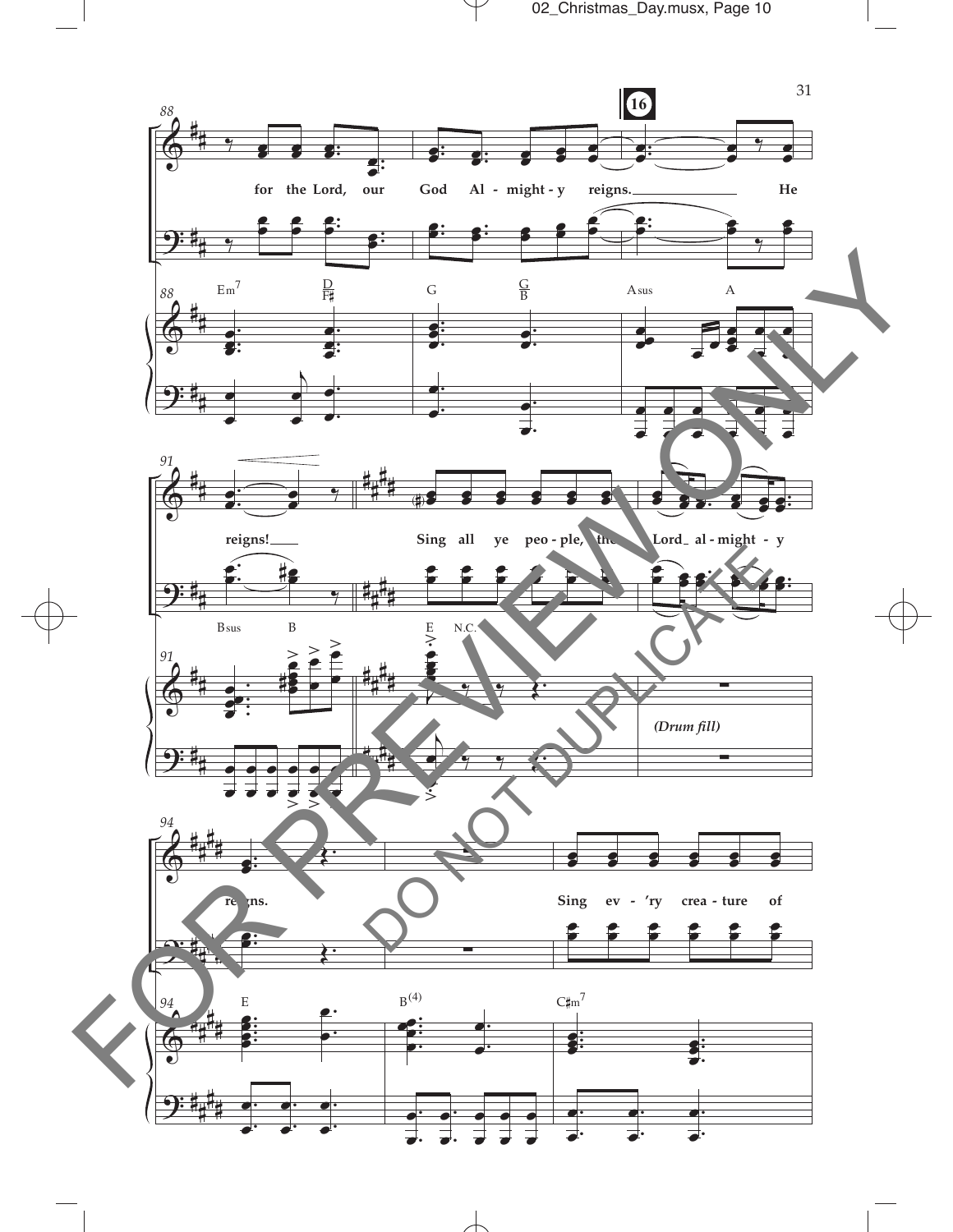



 $\overline{\phantom{a}}$ 

 $\mathcal Y$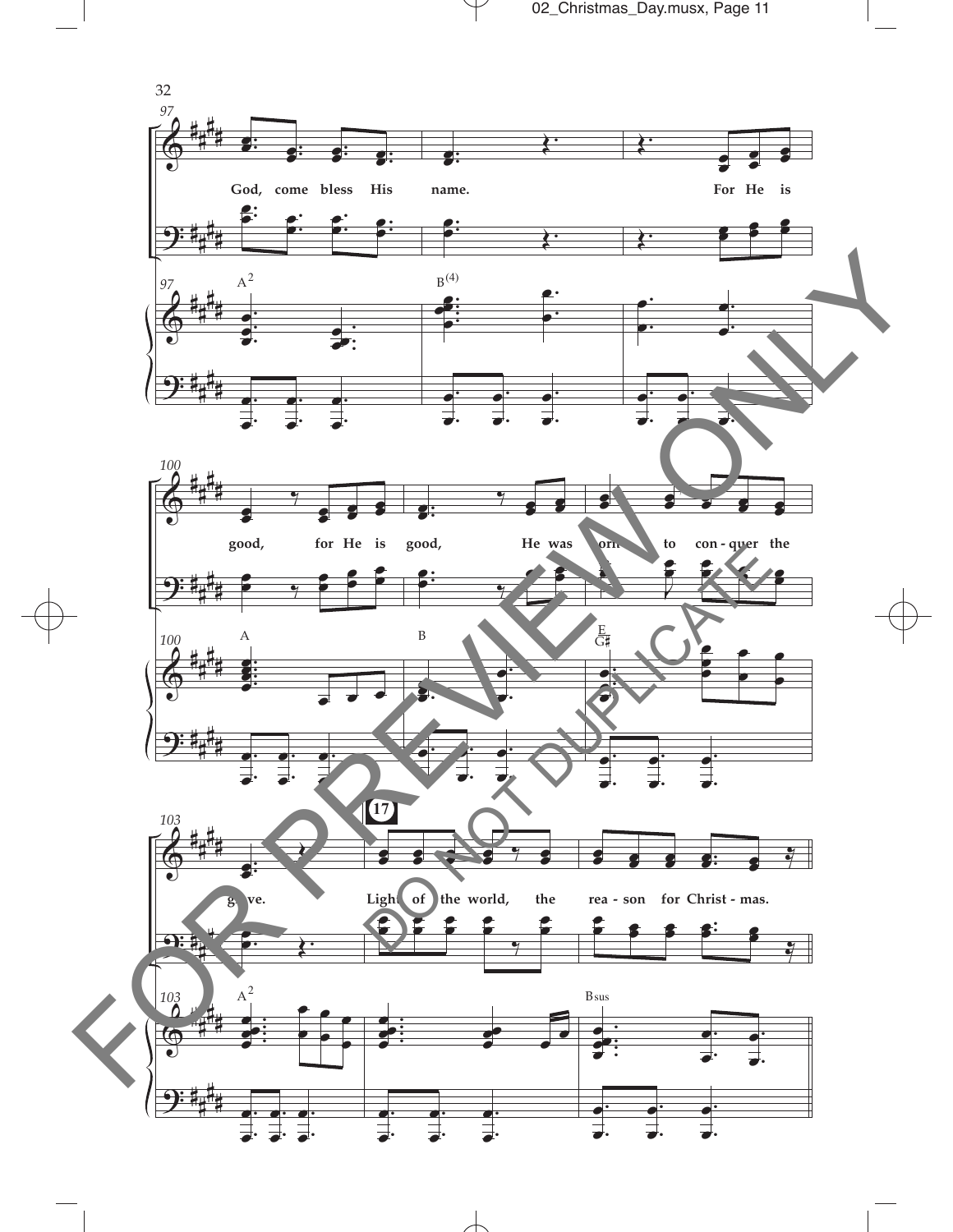

 $\mathcal Y$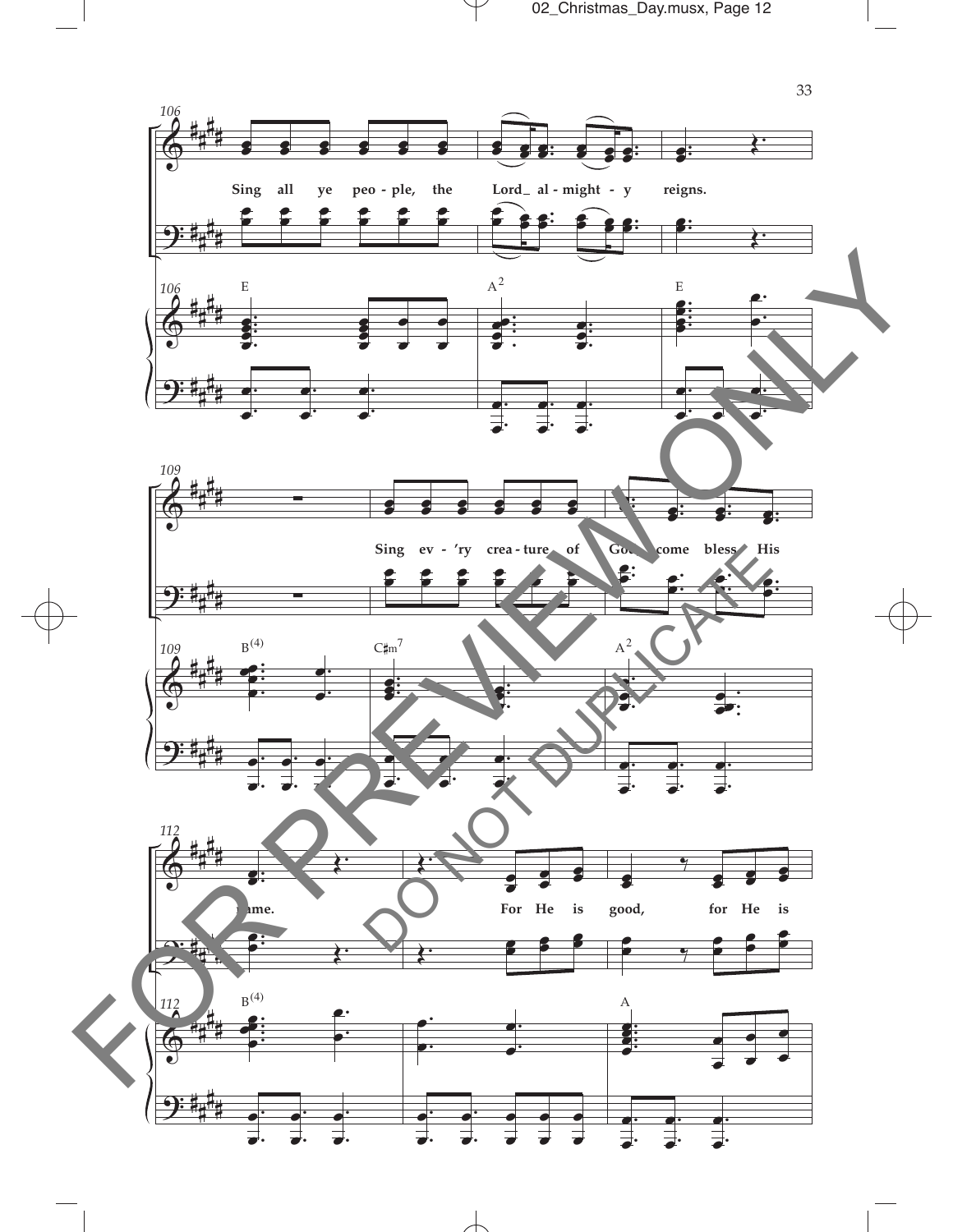



 $\mathcal Y$